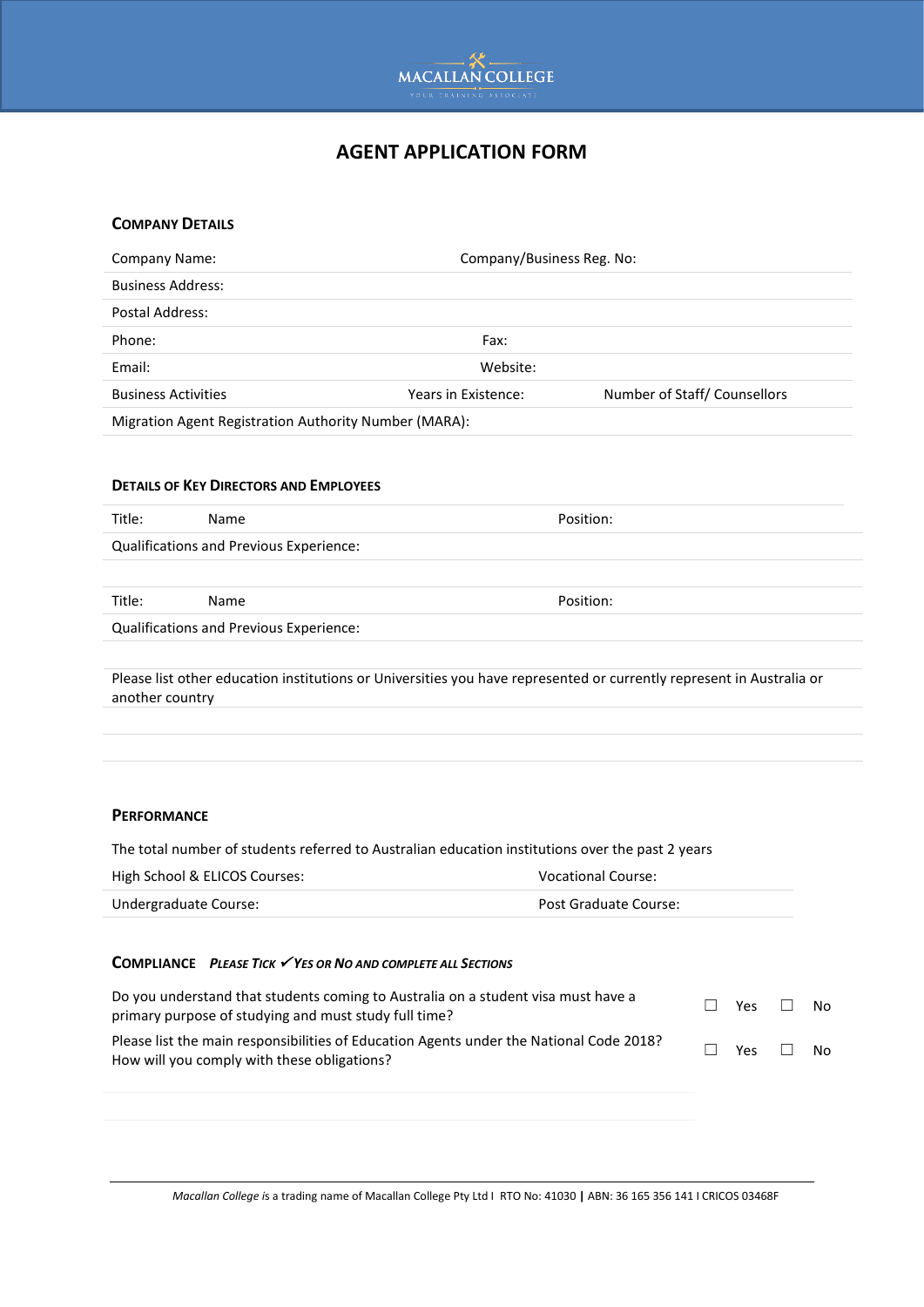# MACALLAN COLLEGE

| Do you have the knowledge and a good understanding of the requirements of the<br>Education Services for Overseas Students (ESOS) Act 2000 and National Code as an<br><b>Education Agent?</b> |        | <b>Yes</b> | No.        |    |
|----------------------------------------------------------------------------------------------------------------------------------------------------------------------------------------------|--------|------------|------------|----|
| Do you regularly monitor the Department of home affairs (DoHA) website<br>www.immi.gov.au and the Department of Education website www.education.gov.au?                                      |        |            | <b>Yes</b> | No |
| Are you prepared to comply with the requirements of Macallan College regarding<br>advertising, course materials and application procedures, and provide accurate<br>information to students? |        |            | Yes        | No |
| Are you prepared to use material supplied by Macallan College to promote our courses?                                                                                                        |        |            | Yes        | No |
| Do you have a representative in Australia? If so, please provide the details below.                                                                                                          |        |            | Yes        | No |
| Company Name                                                                                                                                                                                 |        |            |            |    |
| <b>Business Address</b>                                                                                                                                                                      |        |            |            |    |
| Company Business Reg. No:                                                                                                                                                                    | Phone: | Fax:       |            |    |

#### **DESCRIPTION OF POTENTIAL MARKETS**

What do you believe is the most effective marketing strategy to employ in your particular region or market?

From which geographical area will your potential market come? Please describe any strengths you have in these regions to justify your choice.

Please describe the characteristics of your potential market (age, income, educational background, University networks, etc). Please use separate sheets, if necessary

What is the most suitable time of the year to conduct a marketing trip to your region or a visit to your office to recruit students?

#### **STUDENT SERVICES**

Please outline the support services you offer to students

Do you charge students any service fees? If YES, please provide details of what you charge and for what service.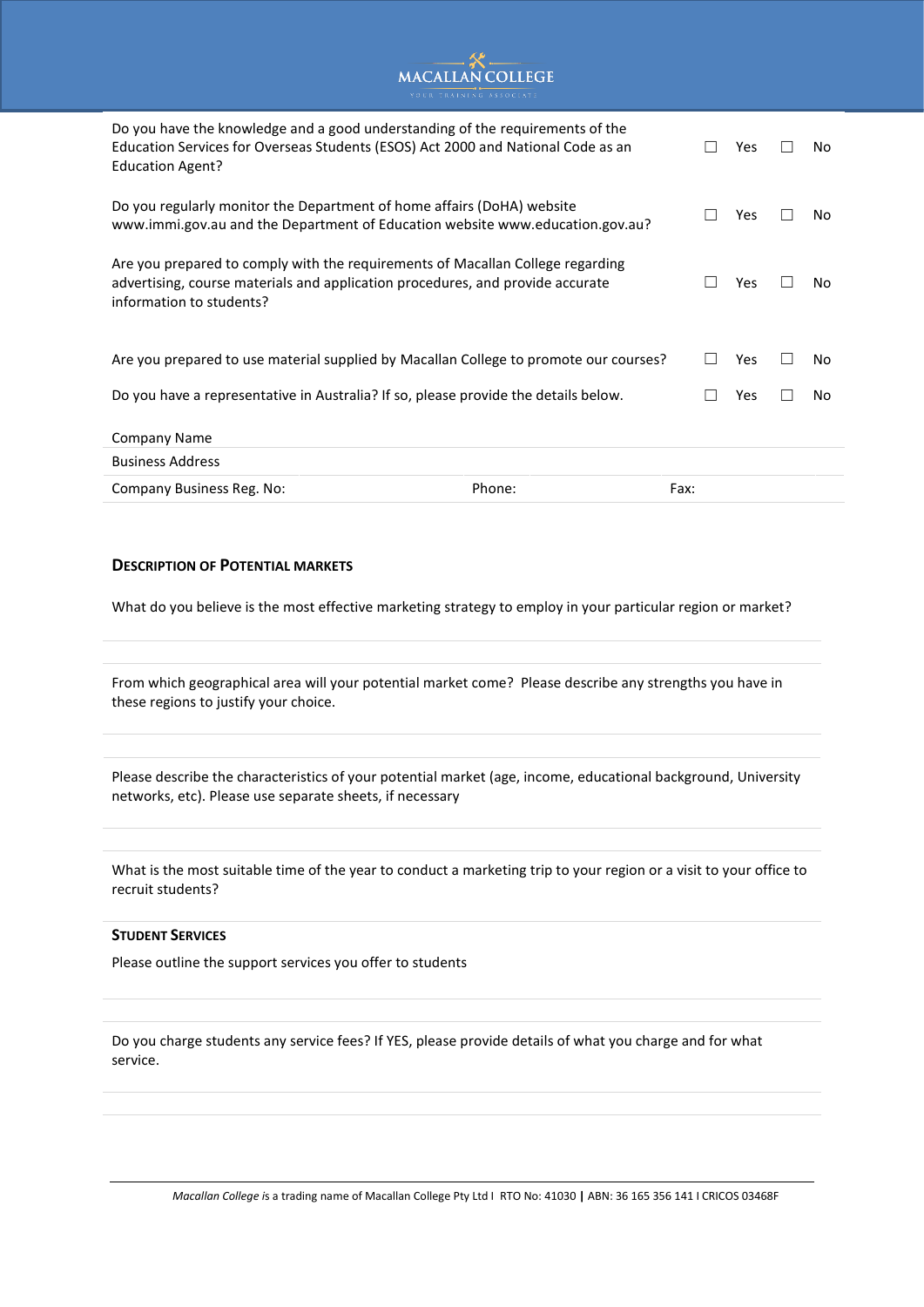

#### **ACADEMIC REFERENCES**

| Please list the names and contact details of three (3) academic referees |        |  |  |  |
|--------------------------------------------------------------------------|--------|--|--|--|
| <b>Contact Name:</b>                                                     | Phone: |  |  |  |
| Name of Institute:                                                       | Email: |  |  |  |
| <b>Contact Name:</b>                                                     | Phone: |  |  |  |
| Name of Institute:                                                       | Email: |  |  |  |
|                                                                          |        |  |  |  |
| <b>Contact Name:</b>                                                     | Phone: |  |  |  |
| Name of Institute:                                                       | Email: |  |  |  |

#### **DECLARATION**

I confirm that the information provided is true and accurate to the best of my knowledge and I authorise Macallan College to approach referees to collect any information/details as you may request from time to time.

| Signature: |  |  | Name of Contact Person: |  |  |  |
|------------|--|--|-------------------------|--|--|--|
|            |  |  |                         |  |  |  |
| Date:      |  |  | Position:               |  |  |  |